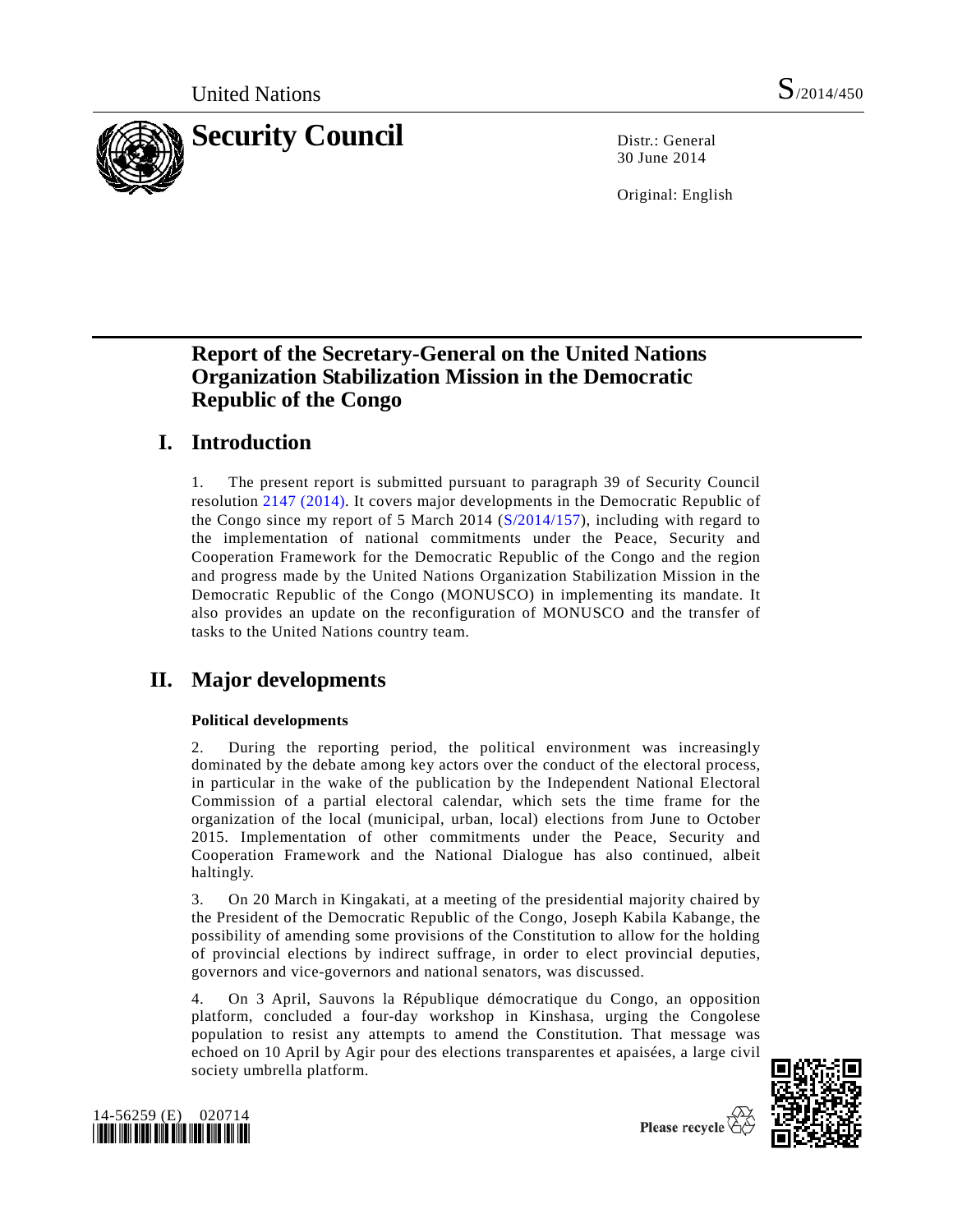5. On 11 April, in Mbandaka, Equateur Province, the Parti du peuple pour la reconstruction et la démocratie held a two-day congress to discuss the restructuring of the internal organs of the party ahead of the upcoming local elections. On 25 April, at a meeting chaired by its Secretary-General, Aubin Minaku, the political bureau of the presidential majority reiterated the intention of the ruling coalition to hold a referendum on the revision of some articles of the Constitution, with a view to moving to indirect provincial elections.

6. On 31 May, the President met all the ambassadors in Kinshasa and my Special Representative for the Democratic Republic of the Congo and Head of MONUSCO, Martin Kobler. He confirmed his commitment to implementing all the resolutions of the National Dialogue, including the implementation of the amnesty legislation.

7. At the legislative level, on 8 May the National Assembly rejected three bills put forward by the Ministry of Justice and Human Rights owing to non-compliance with the Constitution. One of the rejected bills proposed an amendment to the act of 11 April 2013 on the judiciary, with the aim of establishing specialized (mixed) chambers to adjudicate cases relating to crimes of genocide, crimes against humanity and war crimes committed by civilians. The other two were a bill to modify the legislation governing the Military Justice Code and a bill on the declaration of assets by the President and government officials. The first two bills will be resubmitted, while the bill on the declaration of assets may be converted into an administrative measure.

8. On 14 and 18 April, the Ministry of Justice published a series of decrees granting amnesty to 271 individuals, including former Mouvement du mars 23 (M23) elements, members of the Bundu Dia Kongo, Bakata Katanga and key opposition figures. On 10 June, the Government reportedly released a third list of 109 beneficiaries, including former elements from M23, the Union des patriotes congolais, Raia Mutomboki, Mayi Mayi Morgan and Bakata Katanga.

### **Progress on implementation of national commitments under the Peace, Security and Cooperation Framework for the Democratic Republic of the Congo and the region**

9. On 30 April, the Minister of Planning hosted a meeting in Kinshasa on the implementation of the Framework and the national strategic programme. The meeting provided an opportunity to underscore the need for donors, chairs of the thematic groups and senior Cabinet ministers to support efforts by the Government to implement its national commitments.

10. From 10 to 15 May, the National Oversight Mechanism, with the support of MONUSCO, the United Nations country team, civil society and the members of the Donor Partner Coordination Group organized a five-day workshop to develop a matrix of benchmarks and indicators pertaining to the six national commitments. The workshop was preceded by awareness-raising sessions in Kinshasa and at the provincial level in order to enhance national ownership of the process.

#### **Security sector reform**

11. Progress on army reform continued to be limited. In April and May, the President informed my Special Representative that the Government would not be seeking international assistance for army and defence reform. The battalions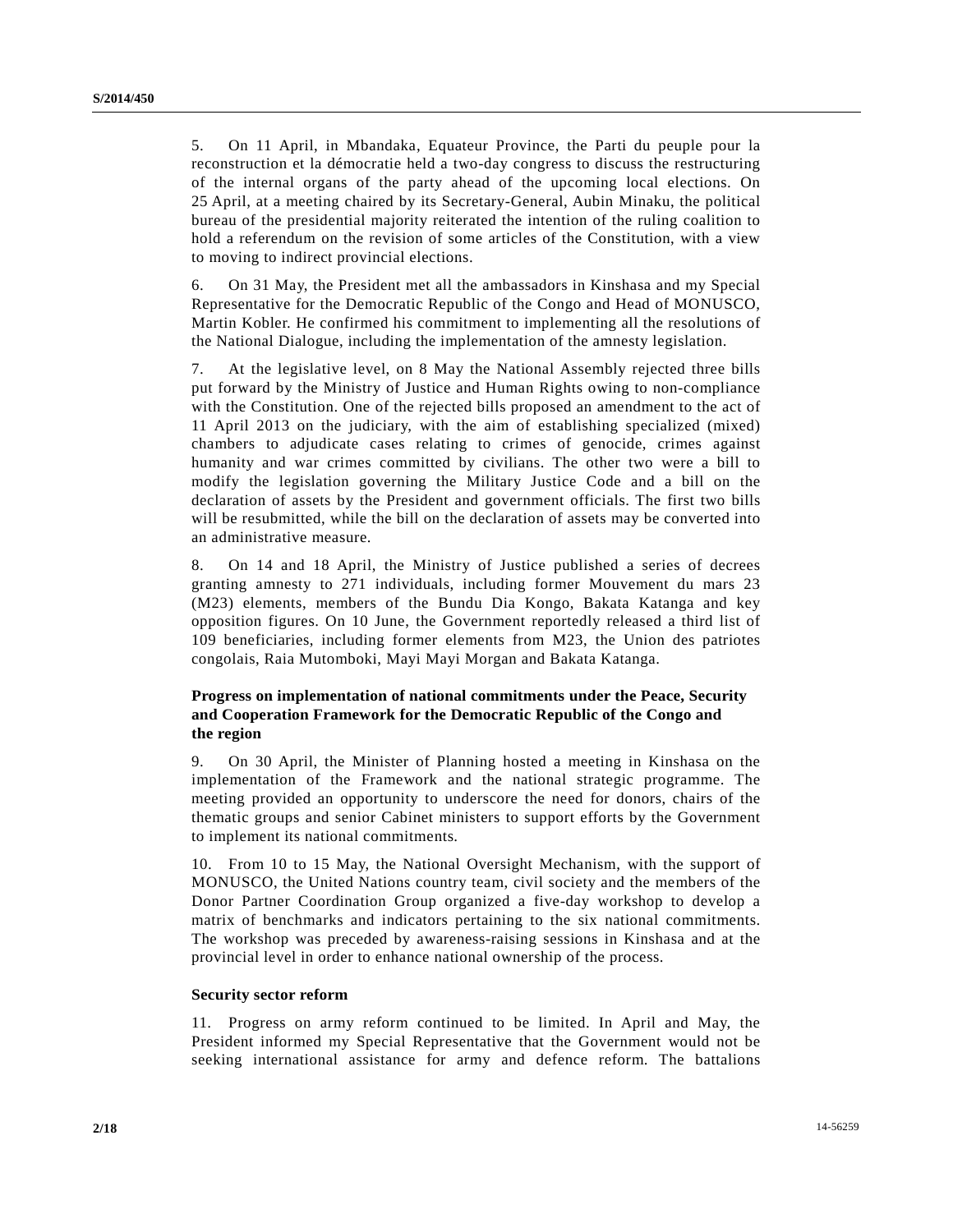designated by the Armed Forces of the Democratic Republic of the Congo (Forces armées de la République démocratique du Congo — FARDC) to form the nucleus of the rapid reaction force have not been redeployed from their operational zone in North Kivu to the Tactical Training Centre in Kisangani. FARDC has not participated in the coordination meetings chaired by MONUSCO that are designed to advance the concept and practice of the rapid reaction force. Furthermore, the President has yet to nominate around 200 generals to key command positions, including for the military academies and training schools.

12. On 11 April, the Chief of the General Staff of FARDC, General Didier Etumba, established a technical committee for army reform, composed of Congolese experts, charged primarily with the task of advancing reforms and strengthening coordination with international partners. The committee has yet to meet and establish a workplan.

13. In contrast, police reform projects saw good progress taken forward by the long-established Police Reform Monitoring Committee. The implementation of the five-year reform plan of the Congolese National Police, adopted in late 2013, risks, however, being postponed by a year because of a shortfall of \$173 million for police reform in the national budget for 2014.

#### **Consolidation of State authority**

14. On 14 May, the stabilization and reconstruction plan for war-affected areas was extended until 2017. While the plan had previously covered areas recovering from armed conflict, it has now been transformed into a national stabilization and reconstruction programme under presidential authority, under which the country is subdivided into six zones. Activities are aimed at the restoration of State authority in areas formerly under the control of armed groups and improving governance; facilitating the voluntary return and reintegration of internally displaced persons and refugees in line with international humanitarian and refugee law; protecting civilians and fighting sexual violence; linking the third national disarmament, demobilization and reintegration plan and community recovery; promoting socioeconomic reconstruction and infrastructure development; and boosting agricultural activities and rural electrification to promote microindustries, microfinance, vocational training and regional integration projects. Structures have been established at the local, provincial and national levels. As part of the three-tier national mechanism under the authority of the Prime Minister and the Minister of Planning, a national coordinator and a team of experts were appointed on 16 May.

15. On 25 April, my Special Representative and the Governor of South Kivu launched the Shabunda-Burhale road rehabilitation programme, implemented by the United Nations Office for Project Services and with funding from the Government of the United Kingdom of Great Britain and Northern Ireland under the joint programme of the International Security and Stabilization Support Strategy and the stabilization and reconstruction plan for war-affected areas. The road will allow access to South Kivu, facilitating the restoration of State authority, security and development in the eastern part of the country.

16. In April, the Government launched a three-month training course for 335 police officers from all eastern provinces, which included the mining police, special police for the protection of women and children and the community police. In North Kivu (Masisi, Walikale, Lubero and Butembo), 21 judicial clerks were deployed to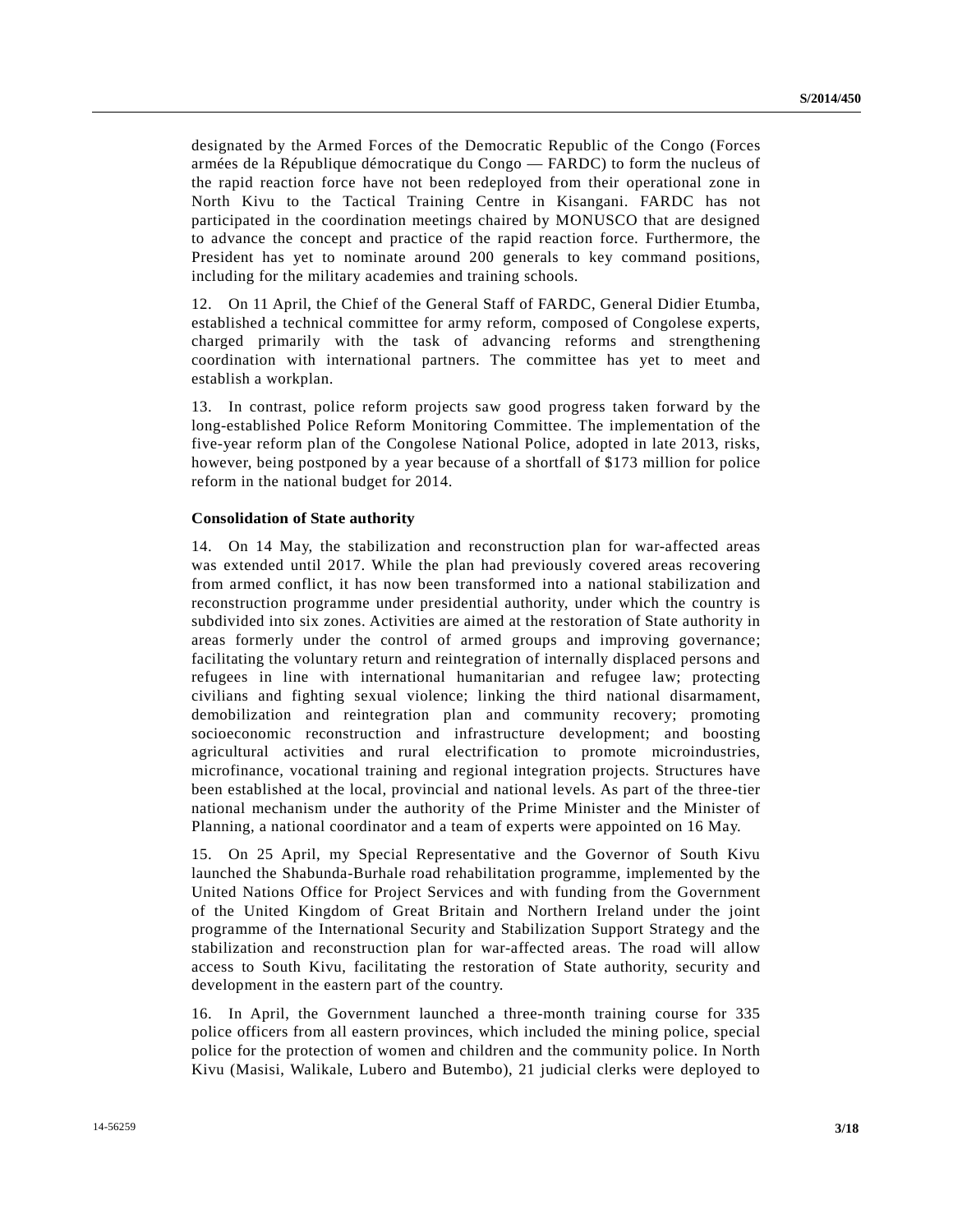the magistrates' courts and the military courts to reinforce the justice sector. The new magistrates' courts in Masisi and the prison in Manono in north Katanga Province were opened in June.

#### **Decentralization**

17. Following the adoption in 2013 of a road map for the devolution of certain powers from the national level to the provincial governments, the Government embarked on a vast awareness-raising campaign. The organization act on the demarcation of provincial entities and the draft programmatic act on the establishment of new provinces remain under consideration by the National Assembly. In addition, the draft organization act on public services at the central level, provinces and decentralized entities was adopted on 12 June. Progress in the electoral process, in terms of planning for future local and municipal elections, is becoming increasingly linked to progress in the decentralization process.

#### **Structural reforms of government institutions, including financial reforms**

18. The Government held a second national conference on mining in Goma on 24 and 25 March, chaired by the Prime Minister. It was attended by senior government officials, my Special Representative, my Special Envoy for the Great Lakes Region, Mary Robinson, and representatives of the World Bank, the European Union and the African Development Bank. The participants discussed ways of enhancing the sustainable management of natural resources in post-conflict settings.

19. Regarding administrative reforms, the report of the Political, Administrative and Judiciary Commission referring to the organization act on the organization, functioning and powers of administrative courts was adopted by the National Assembly on 16 May. The adoption and promulgation of that legislation will establish the Conseil d'État as the highest administrative court in the country.

20. As part of efforts to move forward on financial reforms, four technical assistance missions of the International Monetary Fund visited the Democratic Republic of the Congo, including from 14 to 27 May, for the development of a medium-term budget framework. That framework aims to include, for the first time, a consolidated budget for the provinces and the central Government. Challenges remain regarding the budget preparation process at the provincial level.

#### **Reconciliation, tolerance and democratization**

21. The pace of implementation of key reforms remained slow, mainly owing to delays in appointing the new Government of national unity. Consequently, few of the 100 priority recommendations were implemented. The processing of bills put forward for discussion in the parliament, in line with the National Dialogue, was stalled. Some of those bills were intended to complete the judicial architecture and the decentralization process and to support the protection of natural resources, notably through the regulation of oil exploitation.

#### **Electoral developments**

22. The Independent National Electoral Commission held consultative meetings with, and training courses for, national stakeholders to enhance the credibility and transparency of the electoral process. On 21 April, in consultation with the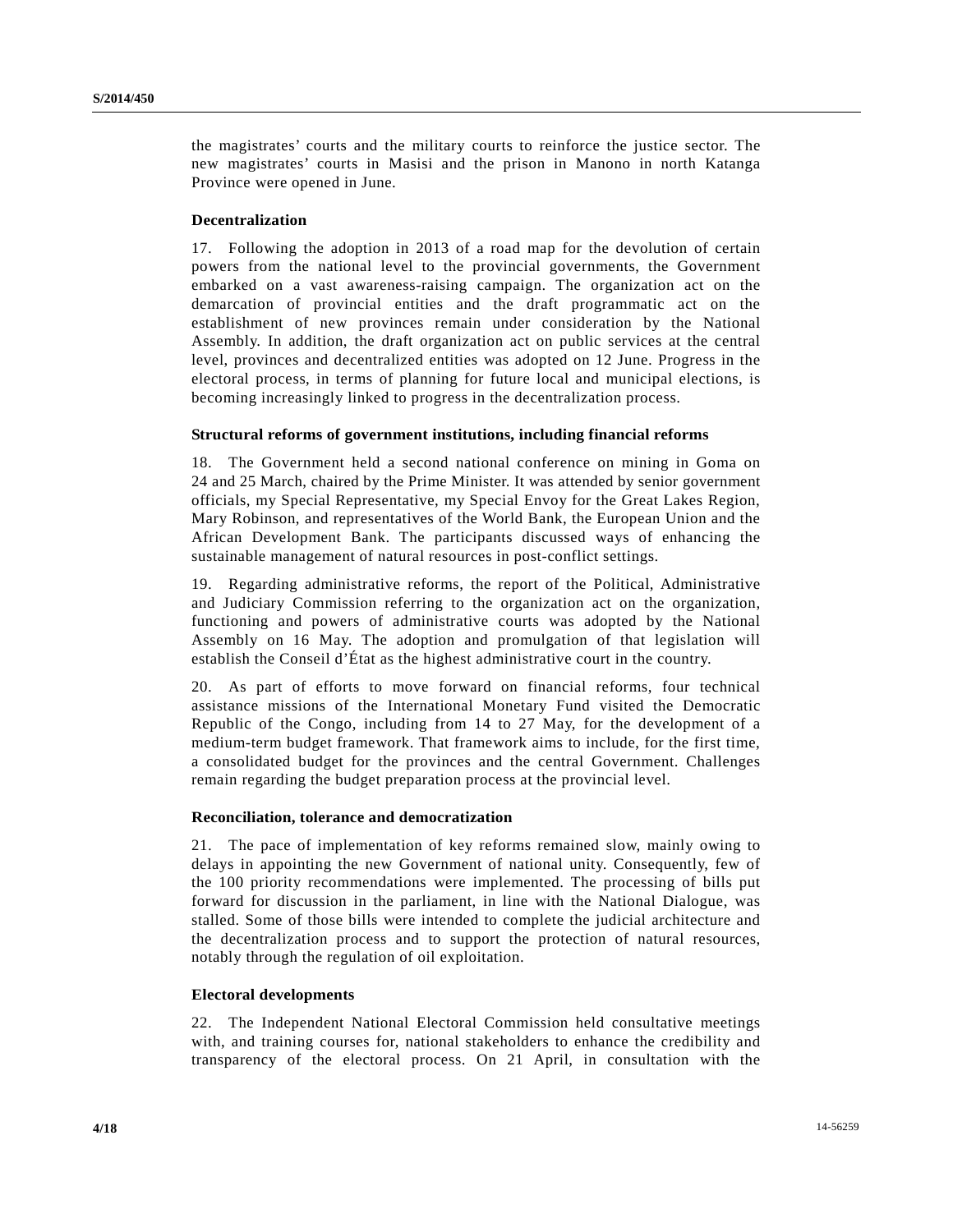Government, the Commission finalized two separate budget proposals based on two possible road maps for the electoral cycle, for either direct or indirect provincial elections. International partners are currently awaiting a decision by the parliament on its preferred option, including the budget and calendar. On 26 May, the Commission published the calendar for local elections to be held in the second half of 2015. The calendar sets the date of 14 June 2015 for the election of municipal councillors and councillors for the *secteurs* and *chefferies*, by direct universal suffrage; the election of urban councillors and *bourgmestres* and *chefs de secteur* by indirect suffrage for 29 August 2015; and the elections for mayors and deputy mayors by indirect suffrage for 15 October 2015. The opposition expressed concern about the sequencing proposed and requested the Commission to publish a comprehensive calendar, including the legislative and presidential elections.

23. On 6 June, the Commission entered an operational phase by mapping polling sites and undertaking a limited operation throughout the country to update the voter registry. Following an official request by the Commission, MONUSCO provided logistical support with air and road assets.

#### **Situation in the eastern Democratic Republic of the Congo**

24. The Forces démocratiques de libération du Rwanda (FDLR) continued to pose a significant threat in the east, in particular in northern Rutshuru, southern Lubero and some parts of Walikale territory in North Kivu and Mwenga territory in South Kivu. On 18 April, several clashes were recorded between FDLR and FARDC, including in the Virunga National Park during which three soldiers were killed. In late April, FARDC launched offensive actions against FDLR, during which the leader of an FDLR splinter group, "Colonel" Kasongo, was killed on or around 25 or 26 April. The circumstances surrounding his death remain unclear. In southern Lubero territory, FDLR strengthened its alliance with Mayi-Mayi Lafontaine owing to renewed aggression by Nduma Defence of Congo/Cheka.

25. On 18 April, FDLR/Forces combattantes Abacunguzi published a communiqué in which they announced their intention to surrender to the Southern African Development Community (SADC) in North and South Kivu on 30 May, in exchange for negotiations and an intra-Rwandan dialogue. As a result, MONUSCO established plans to absorb a possible influx of FDLR elements and their dependants.

26. On 30 May, in the presence of MONUSCO and representatives of the Government, 102 active FDLR combatants voluntarily disarmed in Katiku, North Kivu, and handed over 102 weapons. On 9 June, 83 FDLR members disarmed in Kigogo, South Kivu, laying down 83 weapons. They were accompanied by 223 dependants. The Government expressed its desire for the disarmament process to be concluded within 30 days, but noted that it was flexible, should there be solid technical grounds for an extension of the timeline.

27. The situation in North Kivu was otherwise dominated by continuing military operations against the Allied Democratic Forces (ADF) and the Alliance des patriotes pour un Congo libre et souverain (APCLS). In Beni territory, FARDC registered significant progress in its operations against ADF and seized several important camps. However, the group remains active and scattered, with some spillover effects in Ituri district. ADF also continued to lay ambushes for FARDC. The heaviest loss occurred on 1 May when 26 soldiers were killed in an ADF ambush north-east of Beni. On 8 May, the chief of the Uganda People's Defence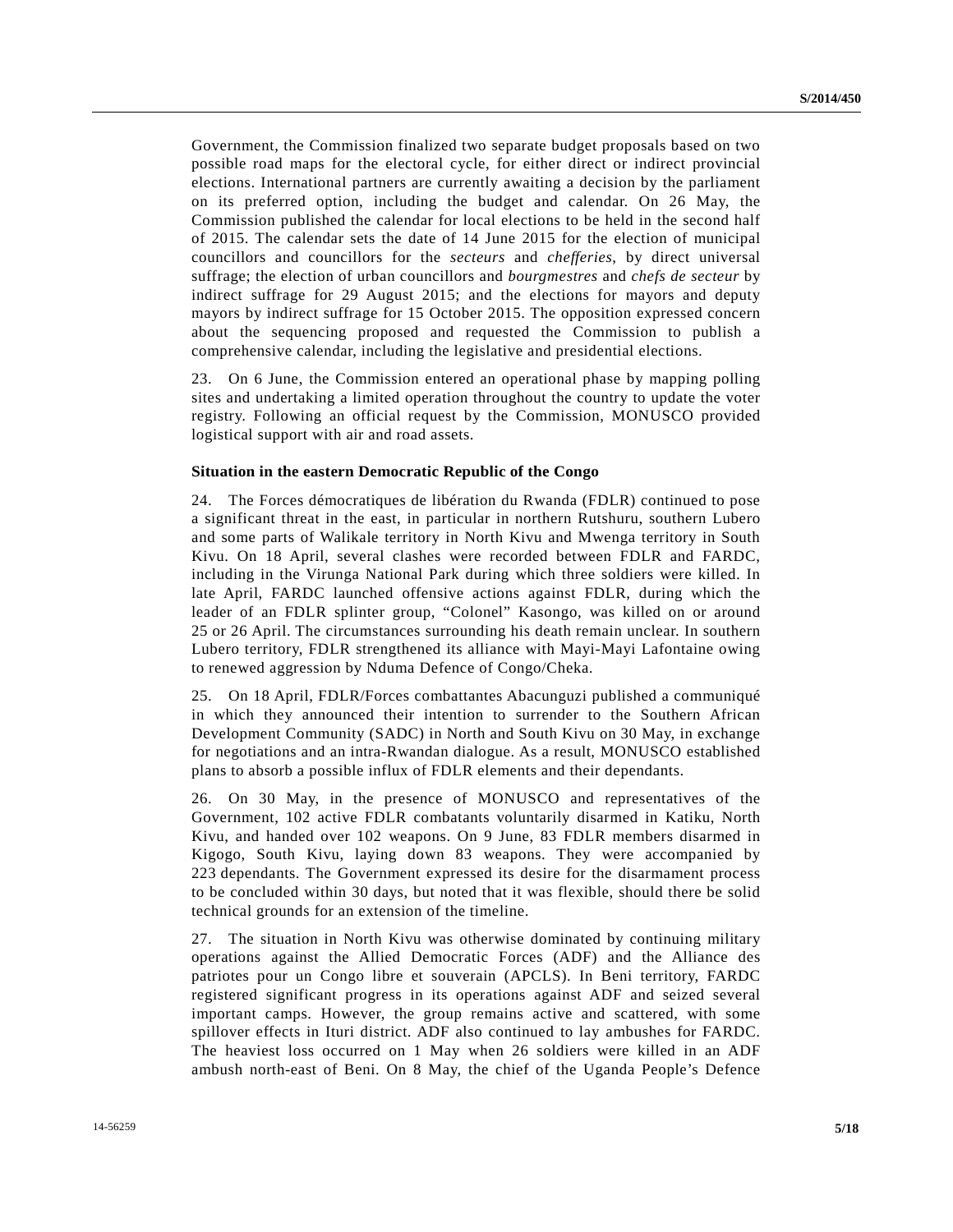Force, General Katumba Wamala, met his Congolese counterpart, General Etumba, in Beni to discuss ways of enhancing collaboration between the two armies in neutralizing ADF.

28. In Masisi territory, the security situation improved significantly throughout the reporting period following joint operations by FARDC and MONUSCO against APCLS.

29. In South Kivu, the security situation remained unpredictable, in particular in Fizi, Mwenga, Shabunda, Walungu and Uvira territories. While elements from Mayi-Mayi groups Yakutumba, Bede and Raia Mutomboki surrendered to join the disarmament process, their leaders did not surrender and the armed groups continue to represent a threat to the population, the enhanced military posture of FARDC notwithstanding.

30. In southern and central Katanga, the security situation remained fragile, with sporadic Bakata Katanga attacks in Mitwaba and Sakania territories. Cross-border armed activities from South Kivu by Mayi-Mayi Yakutumba, armed bandits and suspected FDLR elements were reported in Kalemie, Moba and Nyunzu territories. The head of the National Security Agency-Kabalo and the Kabalo civil society coordinator confirmed the presence of FDLR elements in several parts of Kabalo territory (300 km west of Kalemie). The period under review witnessed an escalation in the Pygmy-Bantu conflict, with increased inter-community violence in Kalemie, Manono, Moba and Nyunzu territories and local leaders stressing that there was a need for a political solution.

31. In Orientale Province, the security situation remained volatile owing to renewed armed group activities in Niangara and South Irumu territories and recurrent tensions between Mbororo herders and local civilians in Ango and Bondo territories. Continuing operations against the Forces de résistance patriotiques en Ituri (FRPI) in South Irumu territory by FARDC with support from MONUSCO resulted in a gradual improvement in the security situation and the progressive return of displaced populations. Members of the Mbororo community were reportedly targeted by FARDC soldiers, who accused them of being armed and supporting the Lord's Resistance Army (LRA).

32. Recent reports indicate small groups of LRA elements crossing the border from the Central African Republic into the Democratic Republic of the Congo, presumably under heavy military pressure from the Ugandan military operating under the banner of the African Union Regional Task Force. Incidents of abductions of civilians, looting and extortions attributed to LRA increased within the Niangara-Bangadi-Ngilima triangle and in the wider Dungu area.

33. On 14 April, the leader of Mayi-Mayi Simba, Paul Sadala, alias Morgan, was brought in a critical condition to the MONUSCO operating base in Komanda, where he was pronounced dead. He had reportedly been fatally injured while surrendering to FARDC. The military prosecutor in Bunia, with support from MONUSCO, has opened an investigation into the matter.

34. In Maniema, spillover effects from the conflict in the Kivus contributed to a degradation of the fragile security situation. Incursions by Raia Mutomboki elements into Kabambare and Punia territories and Mayi-Mayi Cheka and Simba elements into Lubutu territory were noted.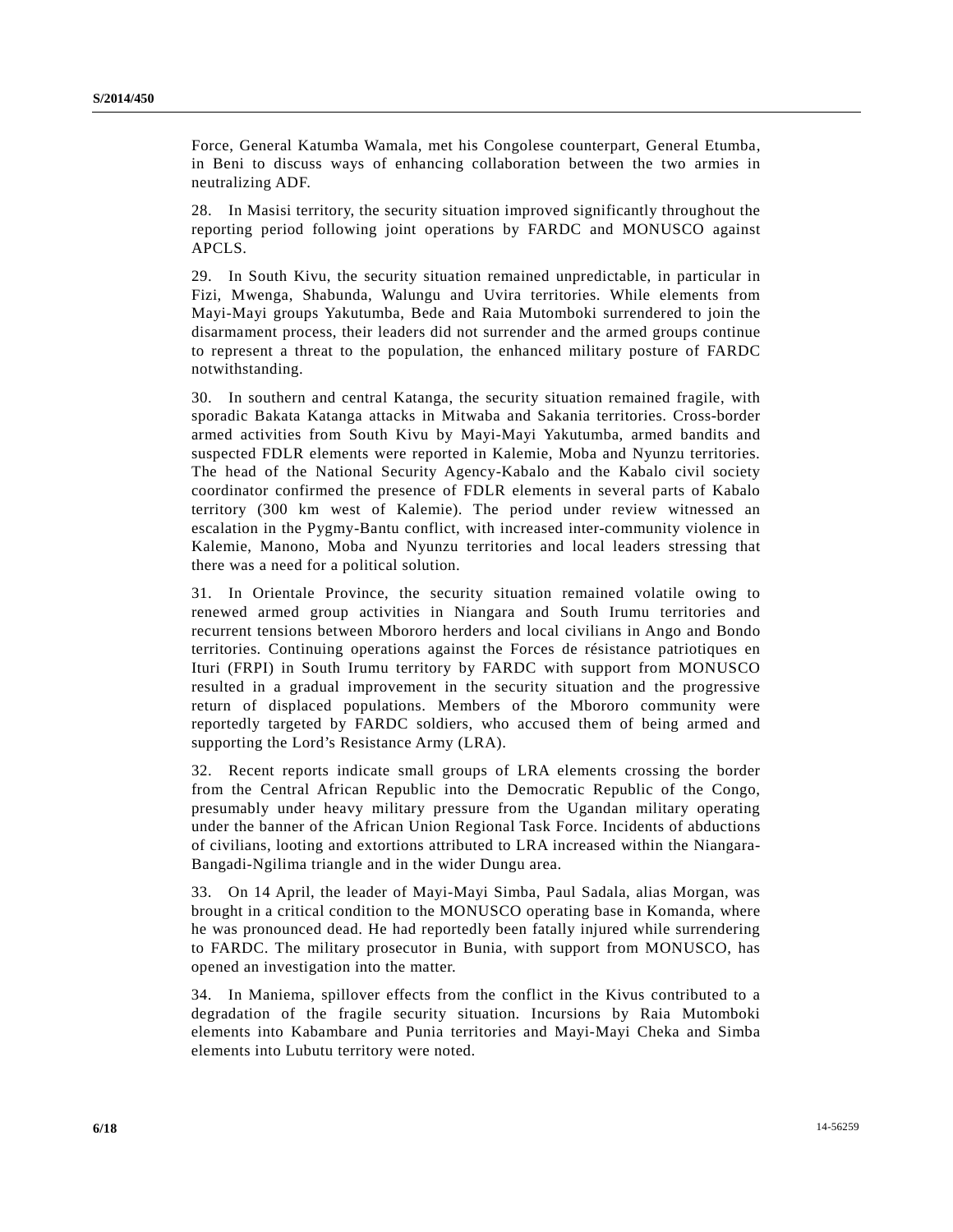#### **Humanitarian situation**

35. The estimated number of internally displaced persons in the Democratic Republic of the Congo stands at 2.6 million, a decrease from 2.9 million in the previous period. With an increase from 400,000 to 500,000 internally displaced persons, Katanga is the only province where their numbers have globally increased. North Kivu witnessed substantial new displacements in Masisi territory owing to fighting between APCLS and FARDC, while new internally displaced persons arrived in Lubero territory fleeing the activity of armed groups in Walikale territory.

36. On 16 April, the Office of the United Nations High Commissioner for Refugees launched a \$274 million regional refugee response plan for refugees from the Central African Republic, of which \$72 million is earmarked for the Democratic Republic of the Congo. The number of refugees from the Central African Republic in Equateur and Orientale Provinces, which had decreased from 62,000 to 56,000 between February and April, increased once again in mid-May.

37. On the basis of comprehensive response plans, the pooled fund allocated \$13 million in June to respond to new humanitarian needs in South Irumu territory in Ituri district, Masisi territory in North Kivu and throughout Katanga. While the European Community Humanitarian Office pledged 5 million euros for Katanga in April, the 2014 humanitarian appeal for the Democratic Republic of the Congo, with a funding level set at \$832 million, is only 15 per cent funded.

#### **Economic developments**

38. The International Monetary Fund projected that the gross domestic product of the Democratic Republic of the Congo would grow by 8.7 per cent in 2014. Economic growth continues to be driven primarily by the agriculture and mining sectors, and in particular by the demand for copper, cobalt and gold. While the foundations of the economy strengthened, the human development index remains one of the lowest in the world and the poverty rate is estimated at 70 per cent of the population. Gross domestic product per capita is currently less than \$200, compared with \$374 in 1970. The unemployment rate exceeds 50 per cent.

39. On 20 March, the World Bank approved \$73.1 million in technical assistance to fund cumulative impact assessment studies on the Inga III hydropower dam project. On 16 May, the Senate demanded additional time to consider the bill sponsored by the Minister for Foreign Affairs on the ratification of the Inga III treaty, signed with South Africa in November 2011.

#### **Regional developments**

40. The relationship between the Democratic Republic of the Congo and Rwanda continued to be clouded by the presence of 621 former M23 fighters still in Rwanda and the delays in Congolese military operations against FDLR. The Congolese technical mission to Rwanda, undertaken within the framework of the Nairobi Declarations to register former M23 fighters, was twice denied entry into Rwanda. The Government of Rwanda has expressed scepticism to SADC about the FDLR voluntary disarmament initiative. The Congolese authorities, however, while confirming that the military option against FDLR remains on the table, intend first to assess the outcome of the FDLR disarmament process.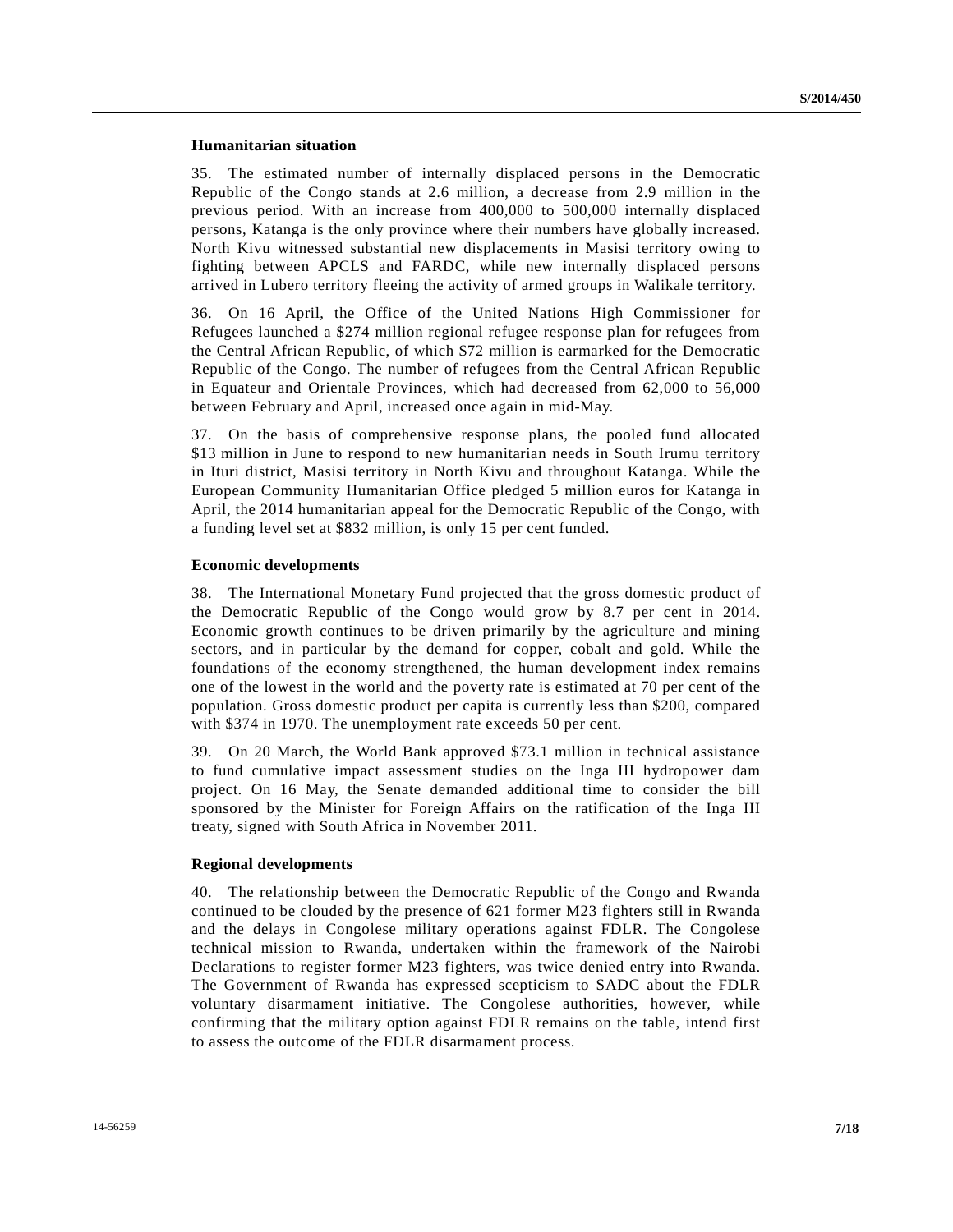41. Relations with Uganda evolved considerably during the reporting period, as illustrated by the visit to Beni of a high-ranking delegation from the Ugandan army, led by its Chief of the Defence Staff, and the cooperation of the Ugandan authorities in facilitating a Congolese technical mission to Uganda in May to register former M23 fighters.

42. On 2 and 3 June, my Special Envoy for the Great Lakes Region and her counterparts from the United States of America, the European Union and the African Union, as well as my Special Representative (the "team of Special Envoys") travelled to Kinshasa and held discussions with the Government, civil society and international partners on the way ahead on the key objectives of the Peace, Security and Cooperation Framework for the Democratic Republic of the Congo and the region.

43. From 20 to 23 May, the seventh meeting of the Technical Support Committee of the Regional Oversight Mechanism was held in Goma. It was the first time that the meeting had been held in the Democratic Republic of the Congo. Discussions focused on progress in the implementation of the regional action plan, including the work of the Expanded Joint Verification Mechanism, the Joint Intelligence Fusion Cell and disarmament, demobilization and reintegration activities.

44. On 2 June, in Nairobi, the International Conference on the Great Lakes Region and MONUSCO signed a memorandum of understanding, pursuant to the summit of the International Conference on the Great Lakes Region on 31 July 2013, directing the Committee of Chiefs of Defence Forces of the Conference to create a link between the security mechanisms, the Joint Intelligence Fusion Cell, the Expanded Joint Verification Mechanism, the Committee of Chiefs of Defence Staff and the Committee of Ministers of Defence.

45. Mass expulsions of citizens of the Democratic Republic of the Congo from the Congo, reportedly stemming from the rise in crime in Brazzaville, began on 4 April and sharply increased throughout the reporting period. Since April, more than 133,000 people have arrived in Kinshasa, Bandundu and Equateur; some 2,000 expulsions were confirmed, while other returns appear to have been triggered by the deteriorating situation in Brazzaville. On 2 June, a mixed commission was set up by the Democratic Republic of the Congo and the Congo to find solutions to the humanitarian concerns resulting from the expulsions. The two countries also signed an agreement on the movement and establishment of persons and goods and agreed to establish a joint team to investigate allegations of human rights violations committed during the expulsions.

# **III. Implementation of the mandate of the United Nations Organization Stabilization Mission in the Democratic Republic of the Congo**

#### **Good offices of my Special Representative**

46. My Special Representative continued to encourage the development of a political environment conducive to the implementation of critical national reforms, including security sector reform, progress in stabilization, the timely implementation of the third national disarmament, demobilization and reintegration plan and the holding of free and fair elections in line with the Constitution. In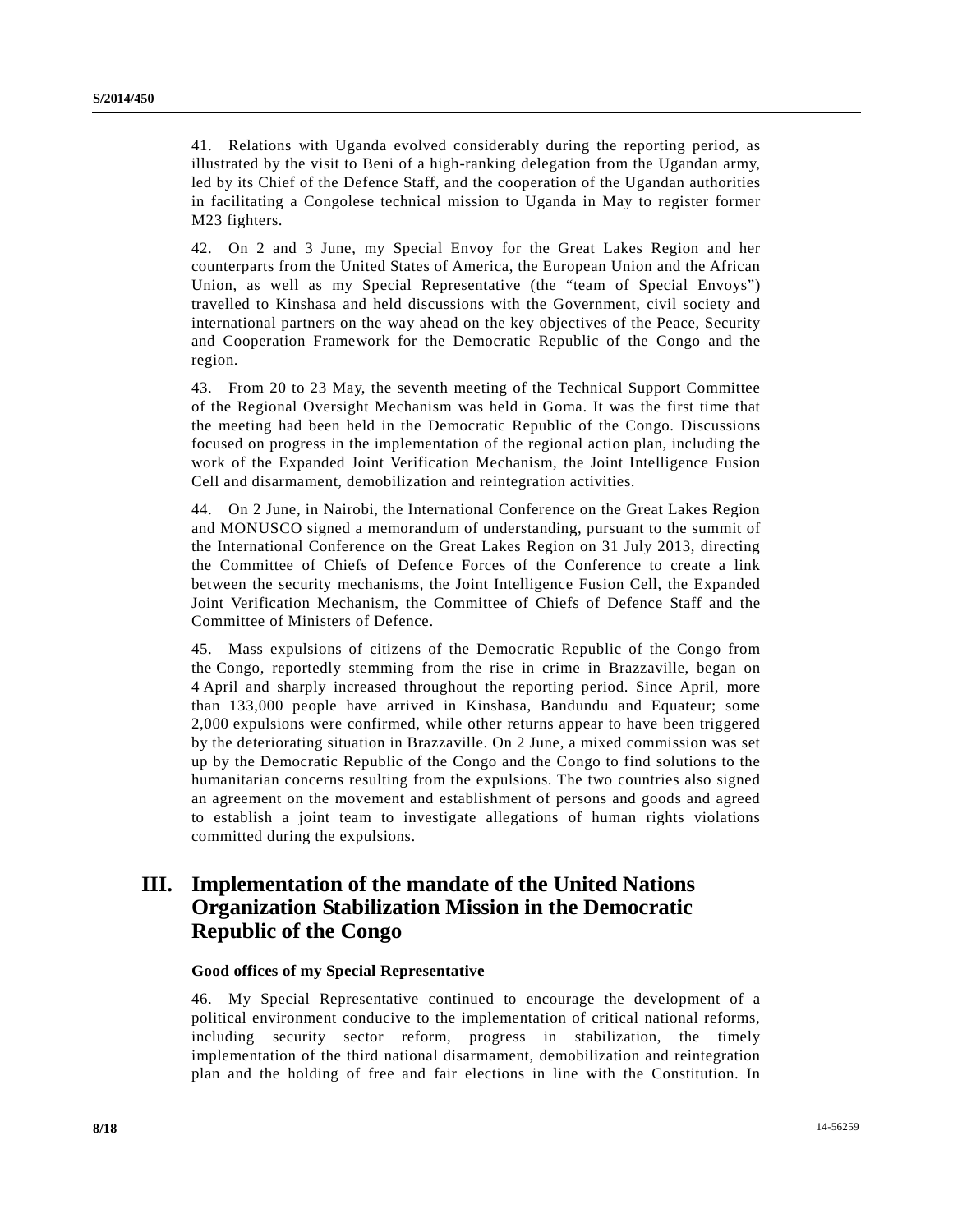chairing the monthly ambassadorial meetings, he pursued efforts to strengthen the coordination of international support and initiatives to engage the Congolese authorities in the areas of disarmament, demobilization and reintegration, elections, security sector reform and stabilization. As part of that engagement, he met the President on 17 April and shared a joint letter from MONUSCO and the 14 ambassadors who constitute the disarmament, demobilization and reintegration, elections, security sector reform and stabilization mechanism, requesting a highlevel meeting on security sector reform.

47. On 3 June, in meetings with the President and other Congolese actors, the team of Special Envoys requested the publication of the full electoral calendar, including for the presidential elections in 2016.

48. My Special Representative initiated a series of round tables on elections with political leaders from both the political opposition and the majority. The first, also attended by diplomats based in Kinshasa, was held on 30 April with the leaders of five opposition parties: Union pour la démocratie et le progrès social, Union pour la nation congolaise, Mouvement pour la libération du Congo, Forces acquises au changement and Union des forces du changement. A second round table was held on 14 May with political parties of the majority (Parti du peuple pour la reconstruction et la démocratie, Mouvement social pour le renouveau, Parti lumumbiste unifié, Alliance pour le renouveau du Congo, Alliance des forces démocratiques du Congo), the Independent National Electoral Commission and members of the diplomatic community. On 27 May, at a third round table, my Special Representative brought together the leading members of the majority and the opposition. The meeting was an opportunity for both sides to present their respective positions. They agreed to continue their discussions facilitated by my Special Representative.

49. On 31 May, addressing the diplomatic corps, including my Special Representative, the President voiced objections to round tables on electoral matters led by third parties, in particular those involving opposition parties, that had not participated in the National Dialogue consultations in 2013.

#### **Protection of civilians**

50. The new paradigm of MONUSCO, focused on mobility and flexibility, yielded positive results in effectively tackling threats to civilians. Coordination mechanisms with humanitarian agencies were reinforced, with a focus on prevention and early warning.

51. MONUSCO focused on prevention by strengthening civil and military coordination at the operational and tactical levels. In March, it established an operations planning team to enhance civil-military planning and reinforce coordination of the protection and stabilization actions of the Mission. In May, the Force Commander reissued guidance on the protection of civilians and launched discussions on further enhancing protection measures and improving the coordination of protection activities with civilian counterparts.

52. At the tactical level, the community protection committees, supported by community liaison assistants in areas in which MONUSCO is based, played an important role in providing early warning and ensuring a rapid and appropriate response by MONUSCO. During the reporting period, community focal points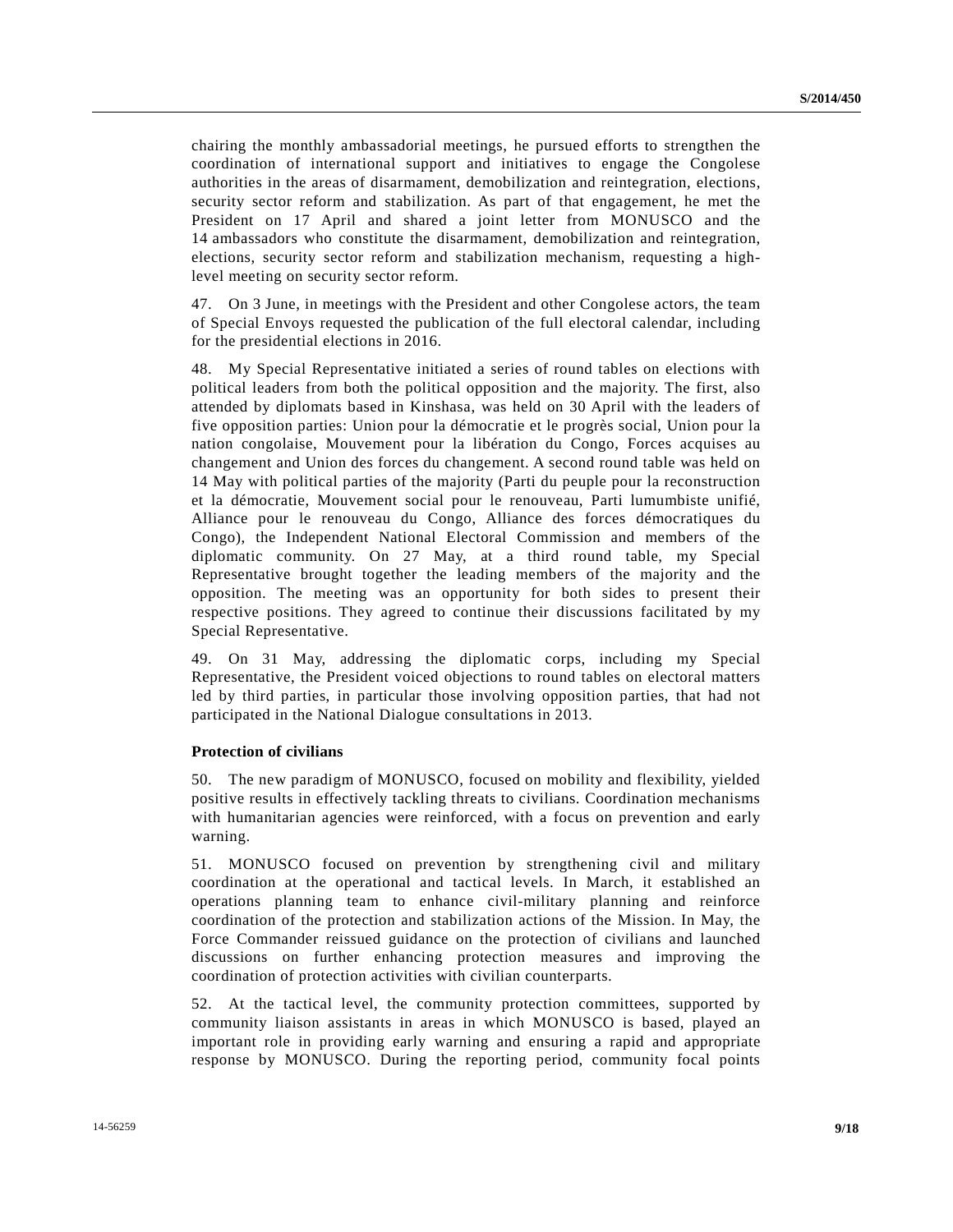transmitted more than 500 early warning alerts through the community alert network. The Congolese authorities responded to 79 per cent of the alerts and MONUSCO to 17 per cent. MONUSCO police participated in 17 joint protection missions in various localities.

#### **Mission deployment and neutralizing armed groups**

53. The Mission continued to provide support to FARDC operations launched on 16 January against ADF around Kamango. Those operations are continuing and have been marked by heavy fighting, with significant casualties sustained by both ADF and FARDC.

54. In a joint operation launched by FARDC and MONUSCO on 14 March, APCLS was cleared from its stronghold and headquarters near Lukweti in North Kivu. MONUSCO provided attack helicopter and ground troop support. Pressure from the operation resulted in the surrender of more than 100 APCLS elements, including several high-ranking officers. While weakened, the group remained active, as illustrated by its attacks against FARDC and MONUSCO on 5 April, 30 April and from 7 to 9 May. The attacks were all repelled with the support of MONUSCO attack helicopters. Operations against APCLS continue.

55. The launch of joint operations against FDLR awaits the green light from the President and the outcome of the voluntary FDLR disarmament process in North and South Kivu. Day and night patrols on the ground and by air continued to apply military pressure on FDLR. MONUSCO supported FARDC in response to attacks by FDLR in Nyamilima on 20 May and close to Rwindi on 21 May. In addition, radio and video awareness-raising and leaflet drops were used to encourage FDLR elements to join the disarmament process. MONUSCO provided logistical support for the transportation of the 102 FDLR elements who had been disarmed to a camp in Kanyabayonga and the 83 elements from Kigogo in Mwenga territory to the transit camp in Walungu territory.

#### **Support to security sector reform and police reform**

56. MONUSCO continued to pursue a three-tiered approach to security sector reform at the political, technical and operational levels and convened regular meetings with the international community to exchange information and ensure a coordinated approach.

57. On 14 May, MONUSCO took the lead in convening and chairing a first meeting with partners involved in assisting the Government with the training of the rapid reaction force. Belgium, France, South Africa and the European Union Security Sector Reform Mission participated, while the Government chose not to attend. Participants discussed coordination of the training programmes for the rapid reaction force and agreed to review the way in which bilateral programmes could be tailored to create a unified training doctrine best suited to the needs of the force.

58. MONUSCO continued to work with a range of international partners on security sector reform, including the European Union Security Sector Reform Mission and the European Union Police Mission. MONUSCO co-chaired a monthly working group with the European Union Security Sector Reform Mission on army and defence reform. With the European Union Police Mission, MONUSCO was active in bolstering the Police Reform Monitoring Committee charged with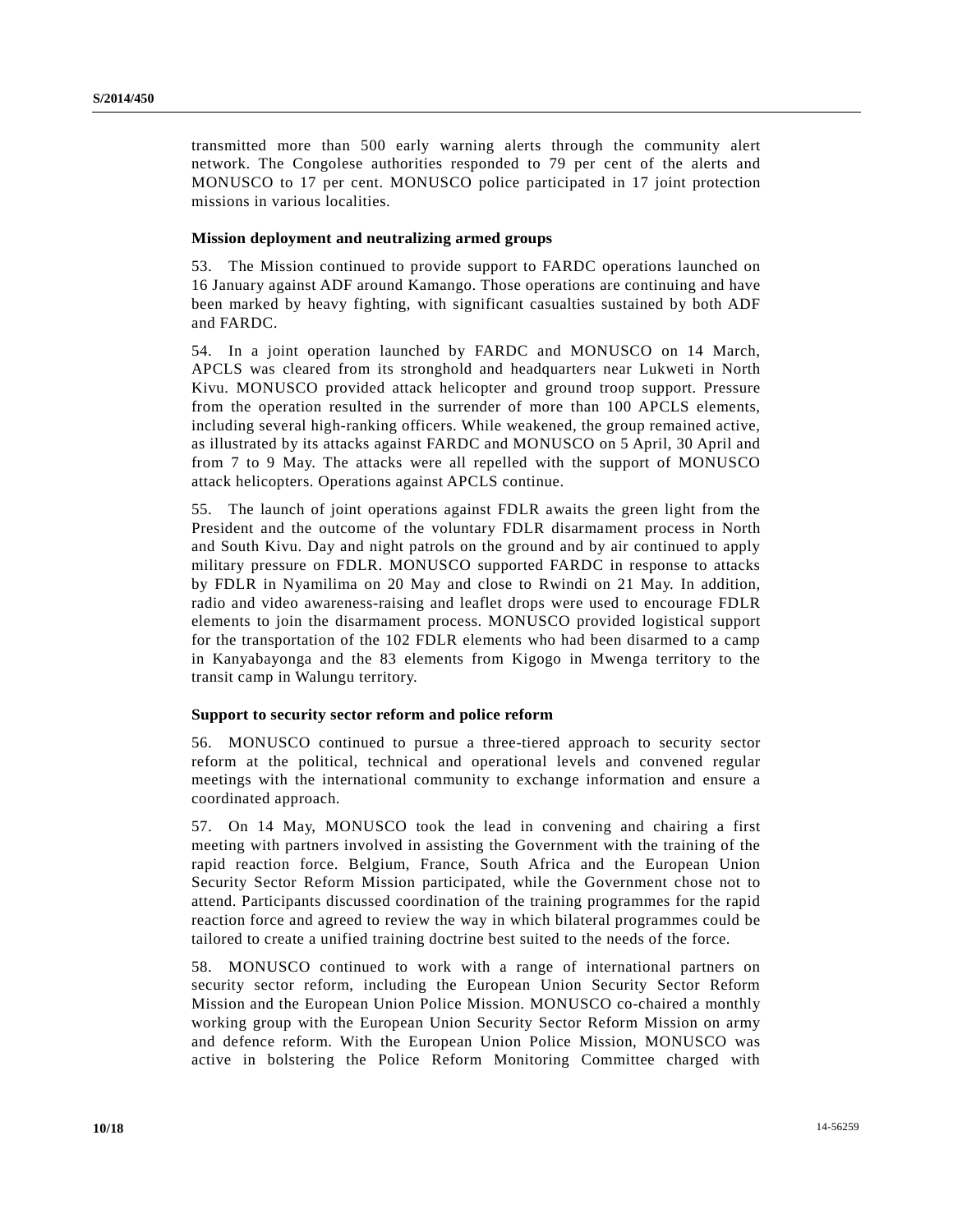overseeing the five-year reform plan for the national police, which began in 2014. The committee is now seen as the main body for reform of the national police when the mandate of the European Union Police Mission ends in September 2014.

59. During the reporting period, 695 officers of the national police in the Provinces of Bas-Congo, Kasai Occidental and South Kivu, including 94 middlelevel personnel, 55 trainers and 58 female officers, benefited from a pilot training project on community policing techniques facilitated by MONUSCO and funded by the United Kingdom. In Bunia, 139 police officers, including a woman, were trained in election security, while in Kalemie 72 officers, including 9 women, were trained in traffic control and regulation.

#### **Justice and corrections institutions**

60. Through its prosecution support cells, MONUSCO continued to assist the military justice authorities in investigating and prosecuting serious crimes. In May, MONUSCO and the United Nations Development Programme (UNDP) supported the North Kivu military court in conducting mobile courts in Beni, with a view to ensuring military justice and accountability for serious crimes committed by FARDC in Beni during military operations. Cases against 20 FARDC soldiers were opened and are continuing.

61. MONUSCO continued to provide technical support to the Congolese prison authorities. On 2 April, the Mission put into operation a laboratory in the Ndolo military prison in Kinshasa to facilitate the early detection and treatment of inmates infected with tuberculosis. In the same prison, MONUSCO and UNDP constructed and equipped two courtrooms, which were handed over to the prison authorities on 16 April. MONUSCO also constructed a separate block to house women with infants in Makala prison in Kinshasa, which was handed over to national partners on 13 June. The renovation of Bafwasende prison in Orientale Province through a quick-impact project was completed on 13 May.

#### **Stabilization and peace consolidation**

62. The revised International Security and Stabilization Support Strategy entered its operational phase early in 2014. Through a MONUSCO needs assessment, the territories of Mambasa in Orientale Province, Kalehe in South Kivu and Rutshuru in North Kivu were identified as priority geographical areas where the new approach would be piloted. The Peacebuilding Fund will support two of the pilot initiatives.

63. MONUSCO established four islands of stability as a step towards stabilization in areas recently cleared of armed groups to pave the way for the return of State authority and development. In Kiwanja-Rutshuru, units of the national police were deployed, supported by MONUSCO police, with tents, rations and fuel. The Territorial Administrator and civil servants have returned to the area. In coordination with the newly reinstalled authorities, MONUSCO is developing a package of activities that bridge protection and stabilization issues. It is focusing on the opening of humanitarian access, the establishment of a democratic dialogue, the planning of priority stabilization needs and the restoration of the social contract in those areas where an improvement in the security situation is expected.

64. MONUSCO has developed support options to rehabilitate police, justice and administrative buildings in the islands of stability. The Rutshuru prison has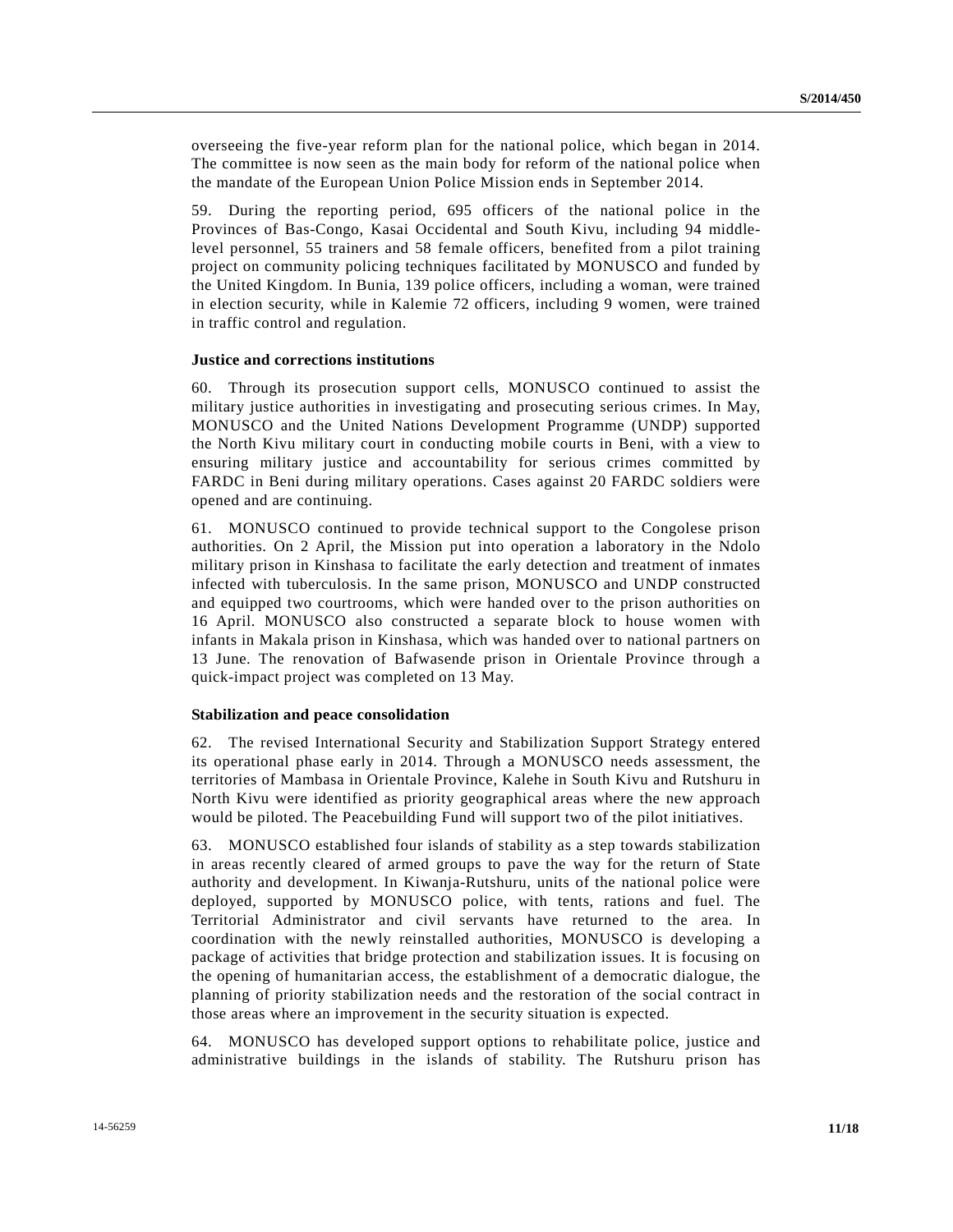reopened and its personnel have been trained by MONUSCO. The North Kivu authorities have identified seven additional areas that are ready to be turned into islands of stability.

#### **Extraction and trade of natural resources**

65. Together with the International Organization for Migration, MONUSCO has monitored and evaluated the traceability of the supply chain for conflict-free minerals through missions to North Kivu, South Kivu and Maniema Provinces. In North Kivu, in March and April, the cooperative of the artisanal miners in Masisi territory sold some 100 tons of conflict-free or "green" minerals through the Tin Supply Chain Initiative tagging process of the International Tin Research Institute. A tagging system is expected to begin by 30 June for 10 other conflict-free mine sites in Masisi territory. Some 21 other mining sites were evaluated in April in North Kivu for future validation. A second phase of validation of mining sites was implemented in June for northern Katanga Province, also covered by the responsible minerals trade project.

### **Support to disarmament, demobilization and reintegration; and disarmament, demobilization, repatriation, resettlement and reintegration**

66. Following the adoption of the third national disarmament, demobilization and reintegration plan in December 2013, an operational plan was drafted. That plan sets out the general principles and operating procedures for implementation of the national plan. On that basis, a team of World Bank experts, in partnership with MONUSCO, developed a project document for the plan, which was presented to the international community on 21 June 2014. Reinsertion activities led by MONUSCO, scheduled to last up to a year, will aim to bridge the gap between demobilization and reintegration.

67. Between 1 April and 24 June, 305 combatants and dependants from Congolese and foreign armed groups participated in the MONUSCO programme for disarmament, demobilization, repatriation, resettlement and reintegration. That included a total of 161 members of Congolese armed groups and 101 children associated with armed groups. Some 150 elements of foreign armed groups have surrendered to MONUSCO since 1 April, of whom 75 were fighters (59 from FDLR), 2 were children associated with armed groups and 41 were dependants (in addition to 28 civilian refugees). In addition, 90 FDLR elements were repatriated, along with 34 dependants.

#### **Electoral support**

68. On 4 April, the Independent National Electoral Commission conveyed a request for logistical support by MONUSCO for the second phase of mapping the polling sites and a limited operation to update the voter registry. Following an evaluation of the needs of the Commission and its own capacity, MONUSCO responded favourably to the request. To ensure proper planning, identification of support needs and coordination, my Special Representative reinvigorated the electoral integrated task force, comprising MONUSCO, the United Nations country team and the national structures involved in electoral logistics operations. The UNDP project document on support to the electoral process was submitted to donors in May. A decision on the level of funding is pending.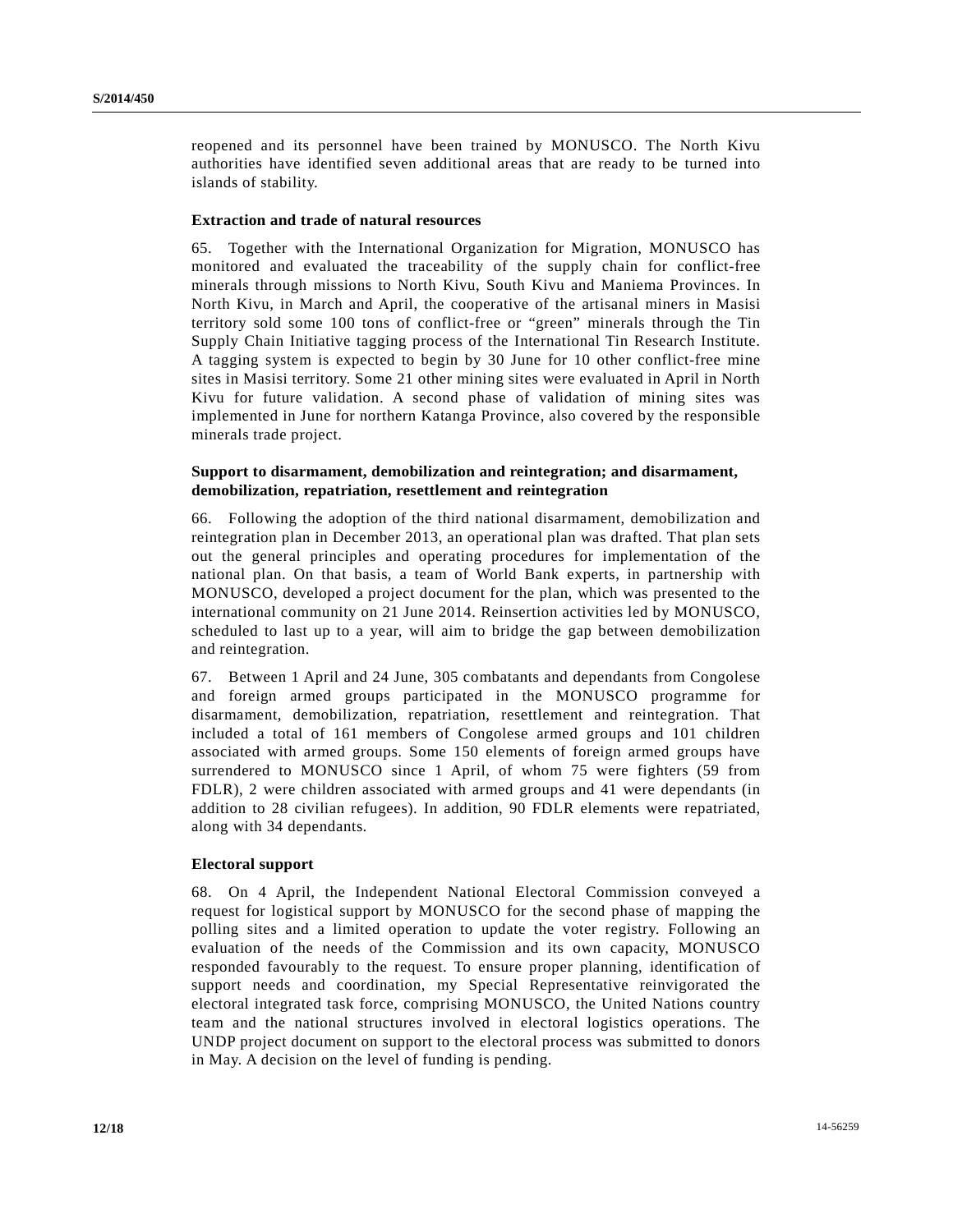#### **Human rights**

69. Serious human rights violations and abuses, including rape and abductions, continue to be committed by armed groups and the Congolese security forces. On 12 April, at least 60 civilians, including women, were reportedly abducted by FDLR combatants in Buleusa village in Walikale territory. They were reportedly targeted for refusing to take part in forced community labour imposed by FDLR leaders in the area. MONUSCO was also informed of retaliatory acts, including mass rape and lootings, reportedly carried out by Mayi-Mayi Simba and Mayi-Mayi Manu elements against the local population in Mambasa territory between 14 and 21 April, following the death of the Mayi-Mayi leader, Paul Sadala, alias Morgan, on 14 April. According to the preliminary findings of a human rights investigation mission, during the period from 20 February to 18 May, at least 106 women, including 33 minors, were reportedly raped, at least 100 individuals were abducted and 3 civilians were summarily executed by Mayi-Mayi elements during attacks on villages in Mambasa territory in Orientale Province.

70. Following investigations, MONUSCO confirmed the rape of at least 11 women on 12 and 13 April and other serious human rights violations committed in Masisi territory, North Kivu, by soldiers belonging to the 8th Military Region of FARDC. High-level advocacy was undertaken with the leadership of FARDC to hold the perpetrators accountable, in line with the human rights due diligence policy on United Nations support to non-United Nations security forces, urging action and warning that MONUSCO support to the regiment involved would be cut, should no action be taken. MONUSCO is also concerned about allegations of violations of human rights and international humanitarian law committed by FARDC and ADF fighters in Beni territory.

### **Sexual violence**

71. Armed groups and the Congolese defence and security forces have continued to commit crimes of sexual violence. In April and May, such crimes were allegedly committed against at least 139 women and 128 girls by elements of armed groups and State agents. Members of FARDC were reportedly responsible for the rape of, and other forms of sexual violence against, 56 women, including 22 girls. Elements of the Mayi-Mayi group Patriotes résistants congolais were responsible for such crimes against 21 women, including 12 girls, and other armed groups for such crimes against 179 women, including 87 girls.

72. On 5 May, a military court in Goma ruled on cases against 39 FARDC soldiers charged with rape and other serious human rights violations committed in Minova in South Kivu in November 2012. The court convicted 26 soldiers, including 2 for rape, 1 for murder and the rest for looting and military offences. The court acquitted 13 officers charged with command responsibility. In coordination with international partners, MONUSCO provided technical and logistical support to the investigation, assistance with security at the trial and for the protection of victims and witnesses. Although the decision of the court is not subject to appeal, in line with the military justice code, counsel for the victims decided to take the matter before the military high court to defend their constitutional right to appeal against a judicial ruling.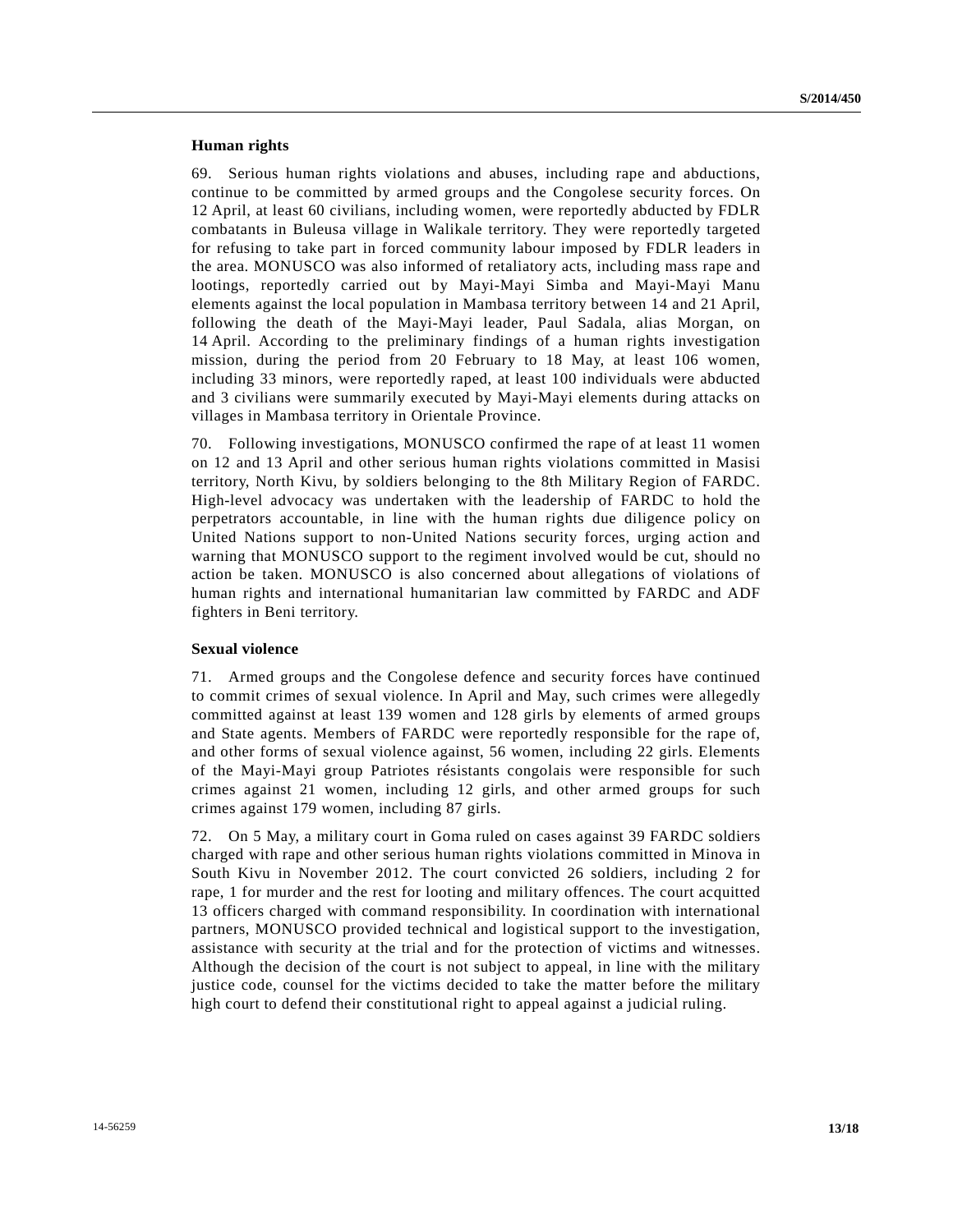#### **Child protection and armed conflict**

73. During the period under review, 21 children (4 girls and 17 boys) were recruited into armed groups, including 8 under 15 years of age. The perpetrators were FRPI (6), LRA (5), FDLR/Forces combattantes Abacunguzi (3), Raia Mutomboki (3), APCLS (2), Union des patriotes congolais pour la paix (1) and Mayi-Mayi Yakutumba (1). The children were used as porters, cooks, escorts and fighters. MONUSCO, the United Nations Children's Fund and other partners identified 233 children (12 girls and 221 boys) who had escaped, surrendered or had been separated from armed forces and groups during the period. That included 131 children between 13 and 17 years of age formerly associated with armed groups, who were separated from the FARDC triage centres in Kitona (Bas-Congo), Kamina (Katanga) and Kotakoli (Equateur) between 1 and 10 April.

74. Progress was made in the implementation of the action plan to prevent child recruitment and other grave human rights violations against children. Following the directive of the Ministry of the Interior to provincial governors dated 17 March, two provincial joint technical working groups were established in North Kivu and South Kivu. In the context of efforts to combat impunity for grave child rights violations, five FARDC elements and one from the national police were convicted by the Bukavu military court of raping children.

#### **Monitoring the implementation of the arms embargo**

75. MONUSCO continued to gather information on the movement of, and support to, illegal armed groups. MONUSCO military observers conducted patrols in the border areas, while the riverine radar monitored traffic moving across Lake Kivu. In addition, MONUSCO unmanned aerial systems assisted with identifying crossborder smuggling routes. The unmanned aerial systems programme attained full operational capability on 8 April, comprising a total of five aircraft, an enhanced ground control station and a wide range of sensor functionalities.

#### **Support for the disposal of explosive ordnance**

76. Following the transfer of tasks to the United Nations country team, the United Nations Mine Action Service continued to support the explosive ordnance disposal team integrated within the MONUSCO structure in Goma and continued to carry out humanitarian mine action activities within the United Nations country team and in support of the national mine action authorities. During the reporting period, 4,217 items of unexploded ordnance were destroyed in North Kivu, ensuring the safe movement of United Nations personnel and the local population, while facilitating access for humanitarian agencies throughout the province.

## **IV. Safety and security of United Nations personnel**

77. Security threats to United Nations staff, premises and operations remained high in the northern part of North Kivu Province owing to ADF directly targeting United Nations staff and installations. In Beni, an integrated operational strategy was implemented in May by MONUSCO police, the national police and the Department of Safety and Security of the Secretariat to reduce security risks in the area. Three MONUSCO peacekeepers were injured by APCLS elements on 30 April during military operations in Nyabiondo, North Kivu, in support of FARDC.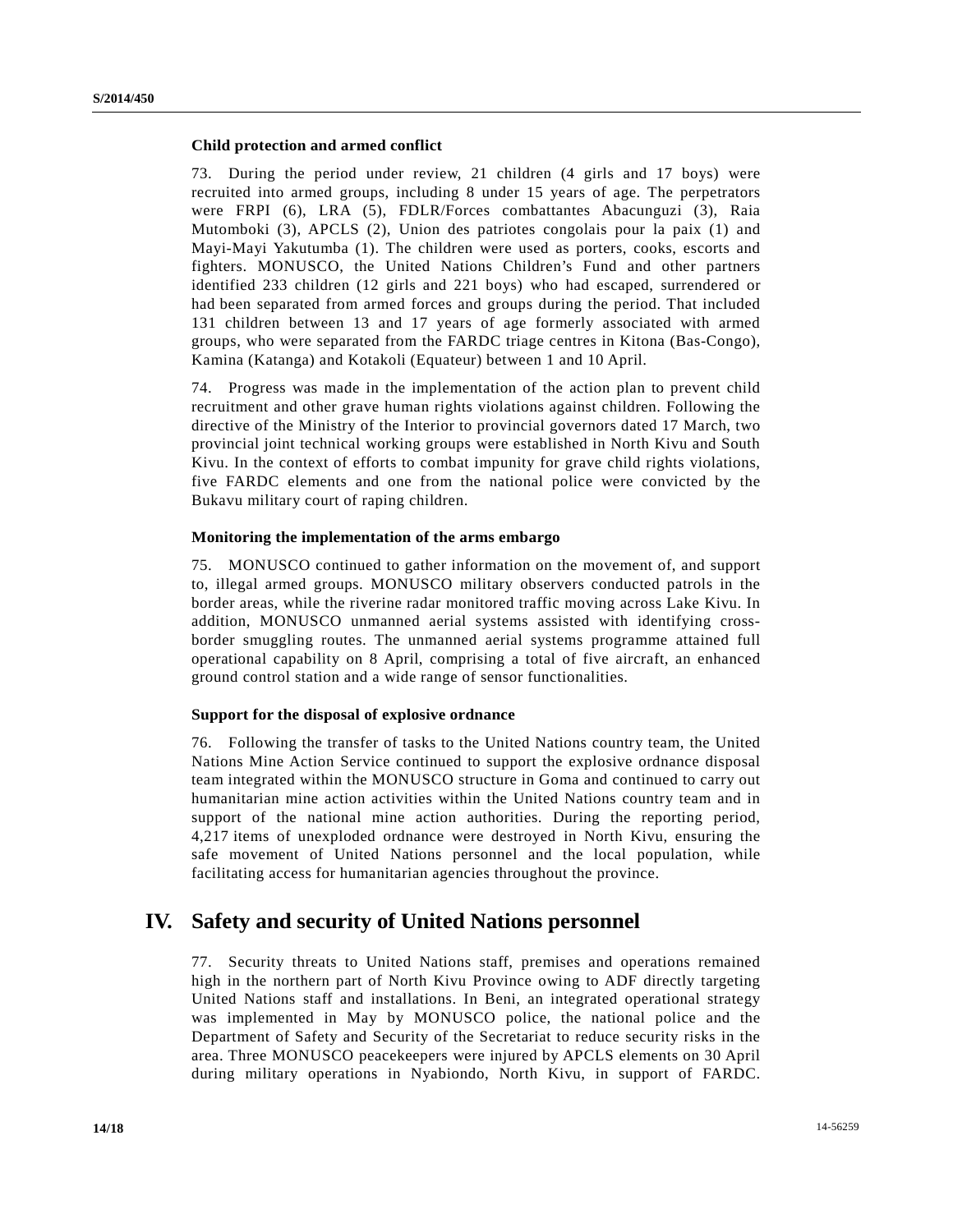MONUSCO also recorded 28 crime-related incidents and 28 hazard-related incidents. Those included the burglary of staff members' residences, theft of United Nations property and road accidents.

## **V. Mission reconfiguration and road map for the transfer of tasks**

#### **Mission reconfiguration**

78. MONUSCO continues to implement its reconfiguration to the east, in support of the transition to a field-based mission focused on operations. By the end of August 2014, some three quarters of all civilian staff will have redeployed to the eastern Democratic Republic of the Congo. A subsequent consolidation of premises in Kinshasa is planned as the reconfiguration advances.

79. During the initial reconfiguration phase, by the end of February 2014, 204 headquarters personnel had moved from Kinshasa to Goma and established the Mission hub for eastern operations, focused on fulfilling its mandated tasks for the protection of civilians and for stabilization in the area. An additional 139 substantive, 186 support, 44 police and 112 Force headquarters personnel are planned to reinforce the MONUSCO presence in Goma and the coordination of its eastern operations, with staff reassignments carried out in phases between May and August 2014.

80. Field offices in the east are being reinforced through the redeployment of some 130 civilian staff. The additional capacity will reinforce the ability of the Mission to deliver its mandated tasks in the east and to enhance support in areas freed from armed groups and the subsequently emerging islands of stability.

81. To maintain minimum monitoring and reporting functions in the west, antenna offices comprising 10 staff members are being established in Bandundu, Kananga, Kindu, Matadi, Mbandaka and Mbuji-Mayi, each composed of substantive, support and police personnel. Planning is under way to co-locate the remaining MONUSCO presence in each location with the United Nations country team and share support functions.

82. The operational implications of the reconfiguration of MONUSCO for the United Nations country team are significant. The United Nations Humanitarian Air Service will continue to provide air transport services, based on available capacity, once MONUSCO ceases its aviation services to the antenna locations on 30 June 2014. MONUSCO will, however, retain responsibility for aviation-related ground services in all the antenna locations for a transitional period of a year, during which time such responsibilities will be gradually transferred to the Government. Similarly, MONUSCO will continue to support the security system in the antenna locations by placing a security officer in each location for a year. Other elements of the security system will be subject to cost-sharing arrangements managed by the Department of Safety and Security.

#### **Transfer of responsibilities**

83. The implementation of the road map on the transfer of responsibilities is moving forward. The transfer of electoral assistance and the consolidation of peace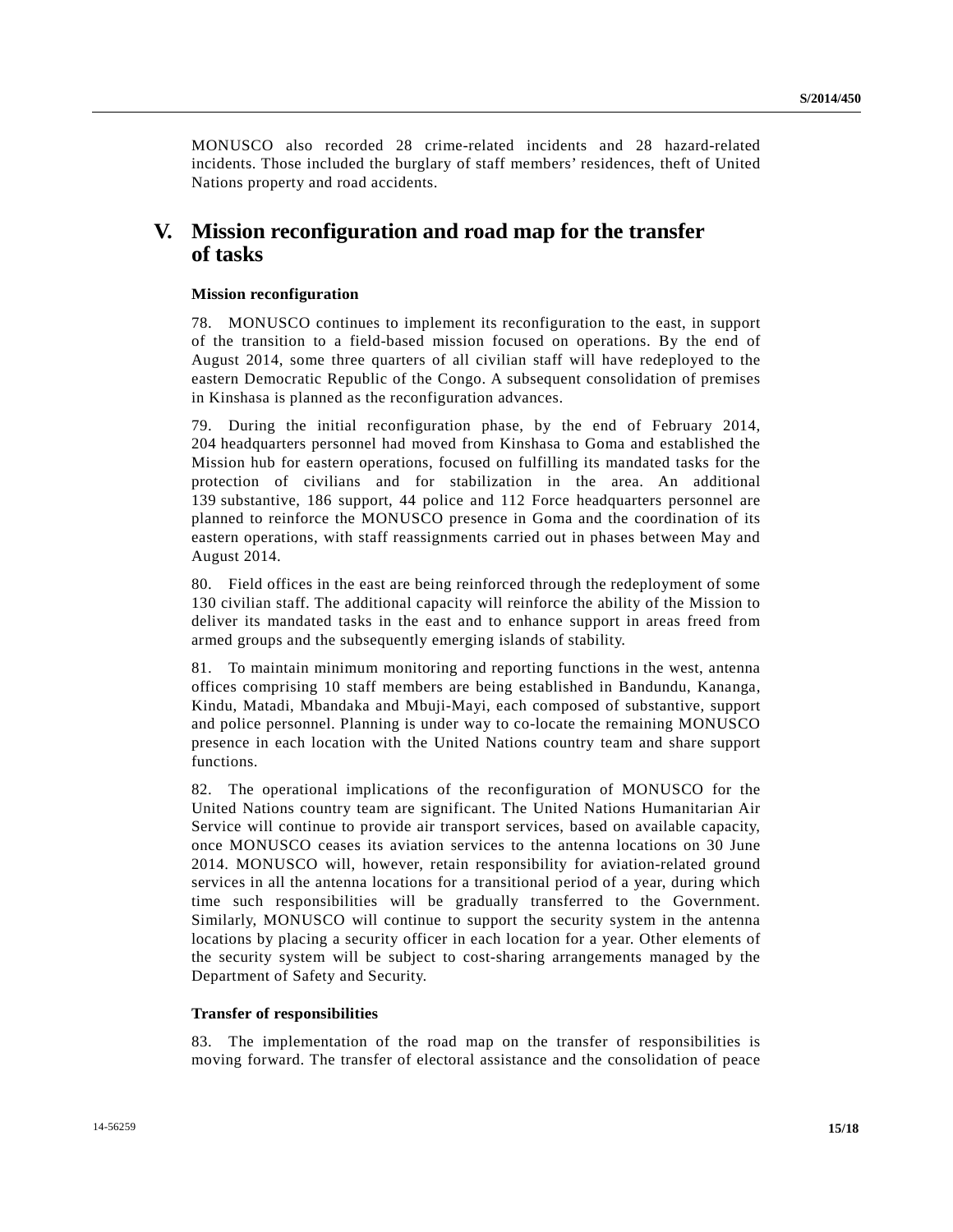and democracy tasks, however, pose significant challenges in the absence of adequate funding by the Government and donors. The implementation of the transfer road map has highlighted the urgent capacity needs of the United Nations country team before it can fully take over MONUSCO responsibilities. The country team currently has 209 staff in areas not affected by conflict, of which 15 are internationals and 194 nationals.

84. The assessment of capacity needs was followed by the development of a resource mobilization strategy. The country team drafted short briefs to be presented to donors, which explain how responsibilities will be programmed, including justification and estimates of financial resource needs.

85. The identification of additional programmatic responsibilities to be transferred to the Government, the United Nations country team and donors is under way. My Special Representative agreed with the Prime Minister on 21 April to convene a joint task force on the transfer of responsibilities and reconfiguration.

## **VI. Observations**

86. Since my previous report and the adoption of Security Council resolution [2147](http://undocs.org/S/RES/2147(2014))  [\(2014\)](http://undocs.org/S/RES/2147(2014)) extending the mandate of MONUSCO, some progress has been made in the overall implementation of the United Nations strategy to address the recurring cycles of violence in the eastern Democratic Republic of the Congo and promote stability in the Great Lakes region. Following the defeat of M23, military operations against ADF have continued and the first steps towards the disarmament of FDLR have been taken. The Government's presence in areas cleared of armed groups, including in the islands of stability supported by MONUSCO, is gradually increasing. That progress, while welcome, is still too slow and remains extremely fragile. ADF has been significantly weakened, but not defeated. The heavy losses that it incurred during its operations against ADF notwithstanding, FARDC, with the support of MONUSCO, needs to persist in its efforts to dismantle the command and control structure of ADF.

87. The disarmament of FDLR, initiated on 30 May, needs to be completed without delay. I would welcome a process that would achieve that result without resorting to military action, but it must be credible and time bound. The engagement of all partners, from the Government and MONUSCO to SADC and the International Conference on the Great Lakes Region, together with key Member States in the region, is needed to ensure that there is no ambiguity and that there are no preconditions for the disarmament of FDLR. A serious assessment of the process to date, which has not yielded the expected results after the initial surrender of close to 200 FDLR combatants, must be undertaken without delay. Military operations against FDLR remain an option and should be seriously considered again if the negotiated process produces inadequate results.

88. Armed groups continue to operate in the four eastern provinces and pose a serious threat to civilians. In the wake of the defeat of M23, some 6,000 elements belonging to armed groups surrendered to the Congolese authorities and to MONUSCO. With the release of the project document for the disarmament, demobilization and reintegration programme, it is incumbent upon the Government, MONUSCO and the international community to ensure that the programme is now made operational and adequately funded. Such a programme not only would help to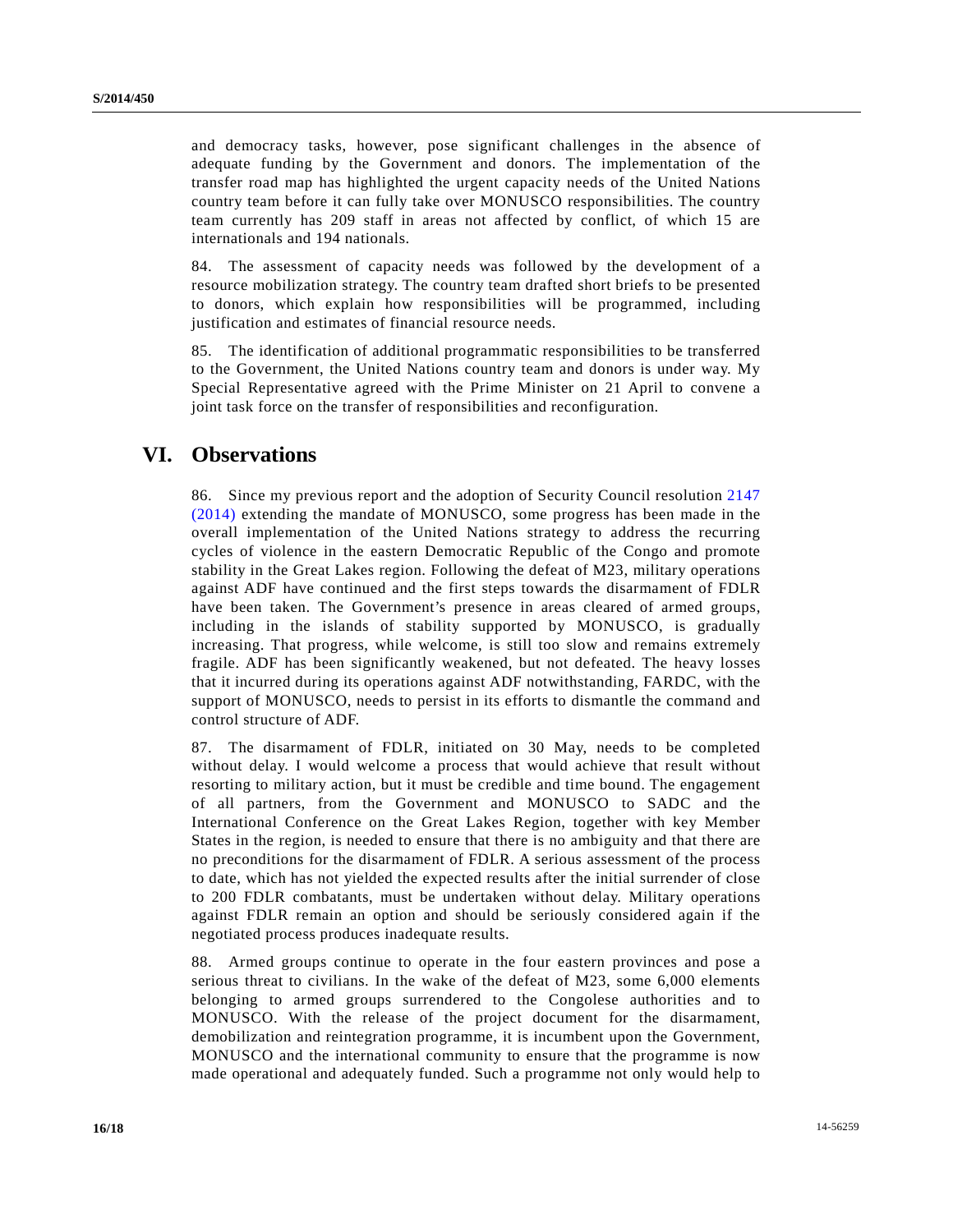prevent those elements from returning to armed groups, but also would constitute an important incentive for other members of armed groups to abandon their destructive way of life. Concomitant progress on restoring the authority of the State in the east and support for stabilization measures is also needed to ensure that no security vacuum exists, that the population receives essential services and that economic recovery can take root. I urge the Government to assign adequate resources, in particular human resources, to this important objective. I also urge donors to redouble their efforts in support of those initiatives in the east.

89. It remains essential that, while addressing the threat of armed groups in the east, the Government, with the support of the international community, tackle the root causes of the conflict through the implementation of key reforms, as it committed to do under the Peace, Security and Cooperation Framework for the Democratic Republic of the Congo and the region. I remain concerned by the slow progress in the implementation of national commitments, in particular those relating to army reform and the establishment of a rapid reaction force, a key element in the exit strategy for MONUSCO set out in resolution [2147 \(2014\).](http://undocs.org/S/RES/2147(2014)) However, the national commitments are interlinked and progress on all fronts is required to change the conflict dynamic. That will demand, first and foremost, strong leadership. The international community, and in particular the United Nations, stands ready to work in close partnership with the Government to ensure that those fundamental reforms move forward. The upcoming electoral process, while of seminal importance for the durable consolidation of democracy, should not distract the Government from those key objectives.

90. Regarding preparations for the elections scheduled for 2015 and 2016, I welcome the good offices undertaken by my Special Representative to help to promote an inclusive and transparent political dialogue among all Congolese stakeholders, in particular in view of the apprehensions over possible amendments to the Constitution. I encourage the Congolese authorities to reinforce the inclusiveness of the process so as to ensure that the coming elections are as widely supported as possible. The timely publication of the full electoral calendar, in particular, would contribute to that objective and help to ensure that the international community lends its full support to the process.

91. In accordance with Security Council resolutions [2098 \(2013\)](http://undocs.org/S/RES/2098(2013)) and [2147 \(2014\),](http://undocs.org/S/RES/2147(2014)) MONUSCO has transferred its technical support tasks for the elections to the United Nations country team, namely UNDP. However, the electoral support project developed by UNDP to provide technical assistance to the Independent National Electoral Commission, complementing the good offices mandate of my Special Representative and the Mission's logistical assistance, remains largely unfunded. I therefore call upon the international community to consider providing immediate funding for the start-up of the electoral support project, although with the proviso that any logistical and technical support will be continually assessed and reviewed.

92. The Peace, Security and Cooperation Framework for the Democratic Republic of the Congo and the region remains central to the consolidation of peace and stability in the Democratic Republic of the Congo and the region. I welcome the technical work under way at the regional level to implement its provisions. The hosting by the Government of the Democratic Republic of the Congo of the seventh meeting of the Technical Support Committee of the Regional Oversight Mechanism in Goma in May was an important event for confidence-building and cooperation